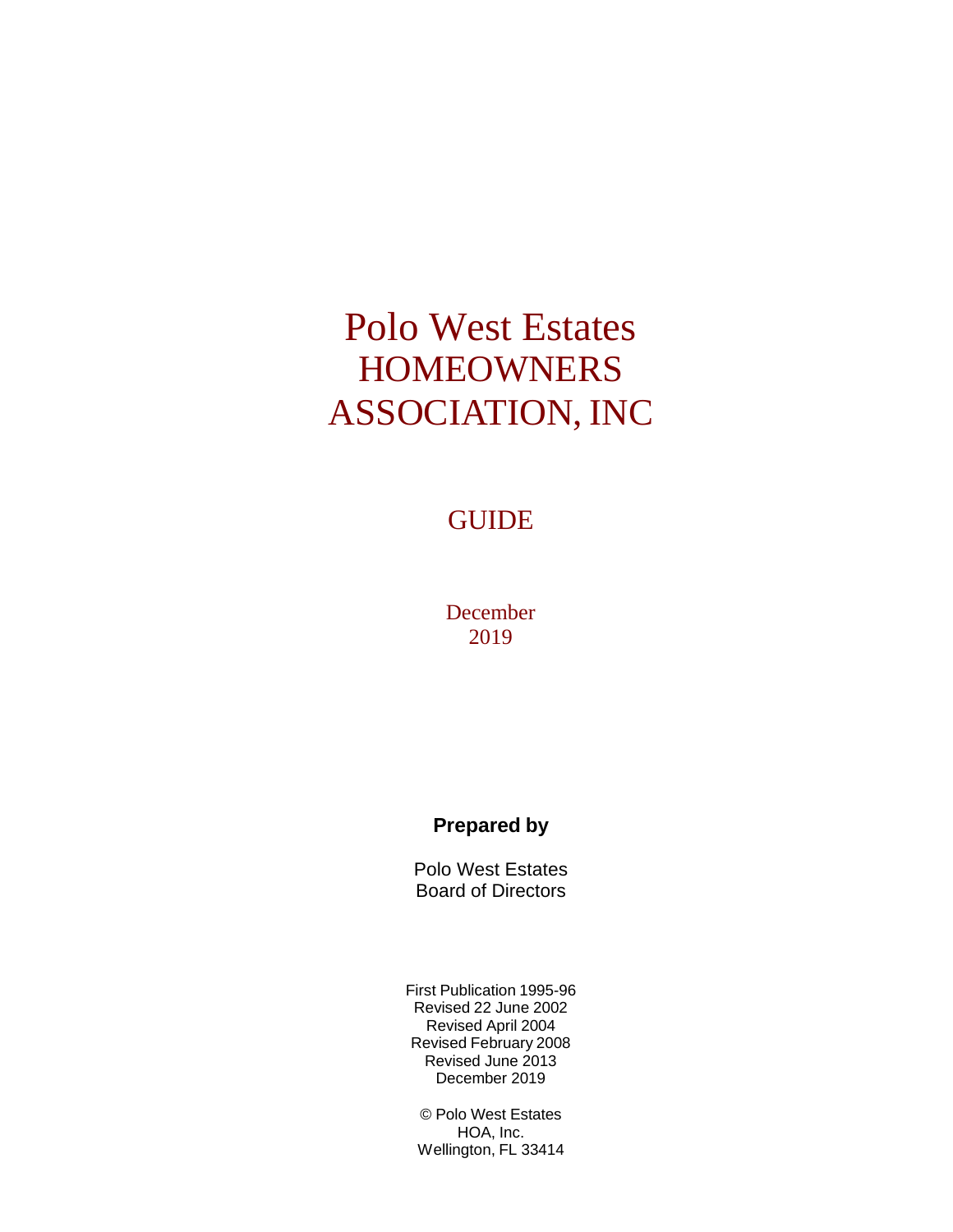

#### Welcome to Polo West Estates

We look forward to knowing you and hope you will enjoy living in this beautiful community. This guide is designed to help you feel at home in your new comm community. This guide is designed to help you feel at home in your new community and to answer some immediate questions you may have. You will find that your neighbors range in age from newborns to great grandparents and they come from all over the U.S.A. (even Florida), Canada and several other countries. Most are professionals and live here full-time and a few list Polo West as their winter retreat.

As we revise this booklet in early 2008 we have no empty lots. The last home was completed in early 2007. From 1982 until 1992 PWE was under three successive developer/builders. In February 1992 four model homes and sixty lots were auctioned to a diverse group of builders, investors and homeowners. In June of 2000, the private PWE golf course was sold, and the PWE homeowners no longer have an equity stake in the golf course.

If you have never lived in a Planned Unit Development (PUD) such as Wellington or in a community governed by a mandatory Homeowners Association such as POLO West Estates, you may be somewhat overwhelmed by the stack of documents that contain endless regulations, which you are expected to know and follow. This booklet touches on only a few of the most common rules and regulations, so we strongly urge you to review all of the official documents to avoid unwittingly breaking any regulation that we have not listed. So keep this guide handy and pass it along to the new owners when you sell your house.

#### Rules and Regulations (ugh!)

So many rules and regulations may seem bothersome at times (even an infringement on your individual rights) but the goal of the PWE HOA is to maintain the standards of excellence on which this community was established. This will not only enhance our enjoyment while living here, but it will protect our property values when we are ready to leave. The PWE HOA took over the reins in 1992. It is the responsibility of your association through its elected Board of Directors, various committees and contracted personnel to maintain the required standards. The HOA must also keep up with state, county and Village of Wellington changes that might require altering our rules. (We may and sometimes do exceed the local regulations i.e. side entry garages, garage door openers, driveway material, quantity of landscaping, etc.). Of course, the HOA tries to be sensitive to the wishes of our residents, but code enforcement is the critical factor in maintaining standards. We have found that many infringements are actually the result of residents not knowing the rules. If you were not given a complete set of documents, ask one of the officers or one of our committee members how to go about getting what you may be missing. Legally, a seller is supposed to furnish the documents to the buyer, so keep your documents up to date, review them regularly and pass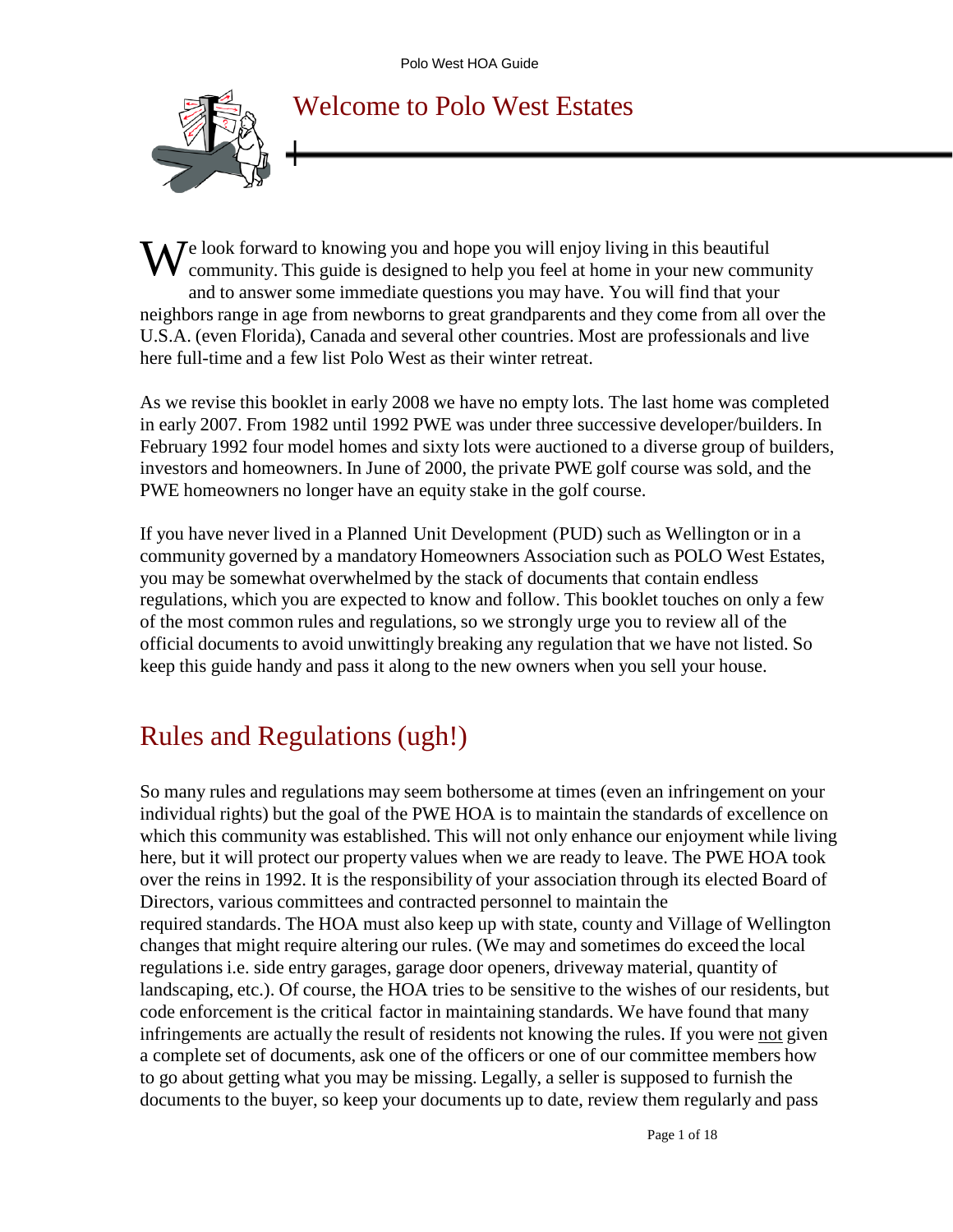them on when you move. Buyers are required to sign a document acknowledging awareness of and willingness to abide by our governing documents that include the Articles of Incorporation, By-Laws, Declaration of Restrictions, Architectural Review Board Guidelines, and our Rules and Regulations.

We engage a management company to collect our assessments, pay our bills, guide us through state and local regulations, and help us enforce our rules and regulations. (Consult the phone list at the end of this guide). Our Board of Directors contracts directly for our security guards through an outside company.

The Board of Directors meets monthly. Notices of these meetings are posted 48 hours in advance on the bulletin board by the guardhouse. We invite you to attend. The annual meeting is held in February and we urge you to attend because our documents require a quorum. The current law states that at least 30 % of the homeowners must be present in person or by proxy to be able to conduct the Annual meeting. Elections to the Board are conducted at this meeting. There are seven Board members who serve for a one year term and who must run yearly for re-election if they wish to continue serving.

#### **Committees**

Committees form the backbone of an organization. They do the research, compile information and present their finding to the board.

Architectural Review Board. This committee reviews new construction plans to ensure that the planning criteria set forth in The POLO West Estates Declaration of Covenants and Restrictions are strictly followed. All changes, modifications, alterations, and improvements to existing homes must also be approved. The ARB may appoint additional committees to assist them.

Legal and Contracts. This committee reviews contracts between HOA and companies supplying ongoing services such as security guards and management to once-in-a-while needs such as street repair, sign painting or cleaning, etc.

Rules and Regulations. This committee reviews and suggests modifications and additions to our rules and regulations.

Single Purpose Committees. We often form a committee to research or seek solutions to a specific problem such as entry lighting or speeding. We encourage residents to volunteer to serve on any of the above committees or any new one that may be formed.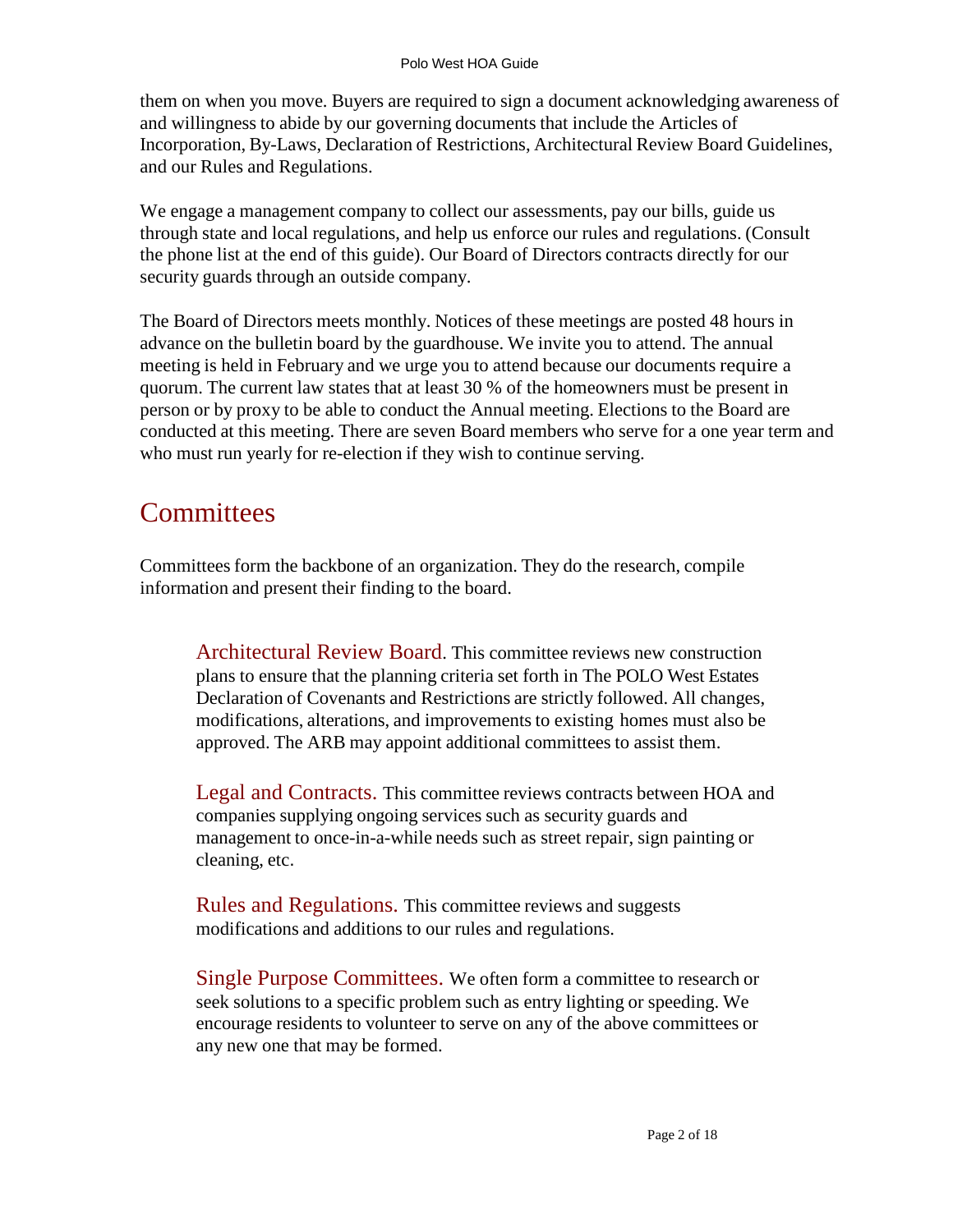Hearing Committee for Fines (HCF). A committee of at least three members appointed by the Board of Directors and who are not officers, directors, or employees of the association, or the spouse, parent, child, brother, or sister of an officer, director, or employee. The HCF is charged with reviewing proposed fines and hearing appeals from residents. If the HCF, by majority vote, does not approve a proposed fine or suspension, it may not be imposed.



#### Palm Beach County

The public school system is county owned and operated with a countywide school board, chief school administrator and offices located in West Palm Beach.

The county also sets codes for new construction, electric, environmental resources management, animal control, etc. and supplies an enormous list of services from Ambulance Emergency Dispatch (911) to Youth Services Bureau. Consult the blue pages of your telephone directory for a complete listing. Permits, licenses, and a variety of tax collections are issued through the county.

#### The Village of Wellington (established 1996)



Everything found in the Village of Wellington ordinances applies to Polo West Estates unless PWE exceeds their requirements. All of their items also require permission from PWE HOA. Wellington approves concrete driveways, front entry garages and 12 trees of the required height for 1/3 acre properties. PWE requires brick pavers; bomanite, patterned concrete or other stone finishes for driveways, side entry garages and fifteen trees of approved height for 1/3-acre lots. In addition PWE does not approve signs of any type (including real estate), clotheslines, window air conditioners, carports, etc. Wellington will not enforce our rules for us, but they will enforce their rules if we ask them to do so, or if they discover violations. We will continue to seek their help in such areas as roof cleaning. Their rule of maintaining property in an "as new condition" is certainly an acceptable standard for us.

Also, keep in mind that tree removal requires both approval and a permit!

The Village of Wellington has a great web site with information about the community and also important emergency information such as hurricane preparedness. Look it up a[t](http://www.wellington.fl.gov/) [http://www.wellington.fl.gov](http://www.wellington.fl.gov/)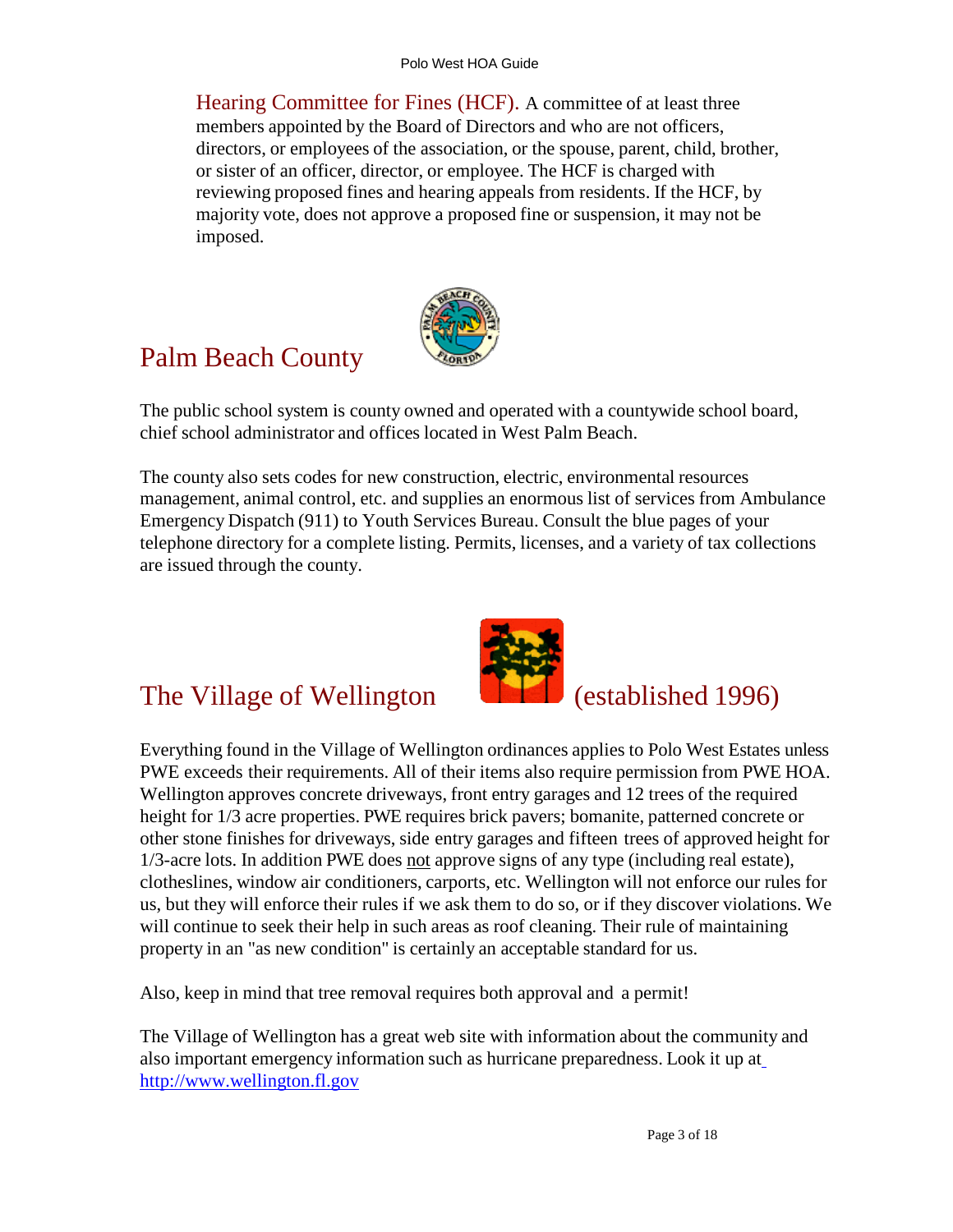

Yes, Polo West Estates has its own website at www.polowestestates.org. Most all of the PWE documents are kept here including this very guide. Our website is also a great tool to look up phone numbers of the board of directors or to get the latest PWE news. And if you missed getting a copy of the periodic PWE Newsletter, all past issues are here as well.

Updating your landscaping? Painting your house? Bought a new car and need a new Transmitter? We also keep those hard-to-find forms on the web. Make sure to also keep your Guest List up-to-date at the guardhouse. It's all here. If you plan to sell your house, check here first for all the required documents you'll need at closing.

Got a problem or complaint? You can contact our Management Company through a link listed on the front page of the website. If you want, you can even report a problem completely anonymously by filling out the form.

One note about important news by email: If you would like to be notified by email of any time-critical PWE information, sign up for access to the residents only portion of the website and we'll put you on the internal update list. Your email address will never be distributed.

# Auto Registration



- 1. Go to Tax Collectors Office (355-2264 / 355-2622) on 3551 South Military Trail, Lake Worth, with:
	- **Auto Insurance**
	- **Auto Title**
	- $\bullet$  Out of State License & Registration
- 2. Call for an appointment for Florida Driver's License (681-6333) 571 Military Trail, West Palm Beach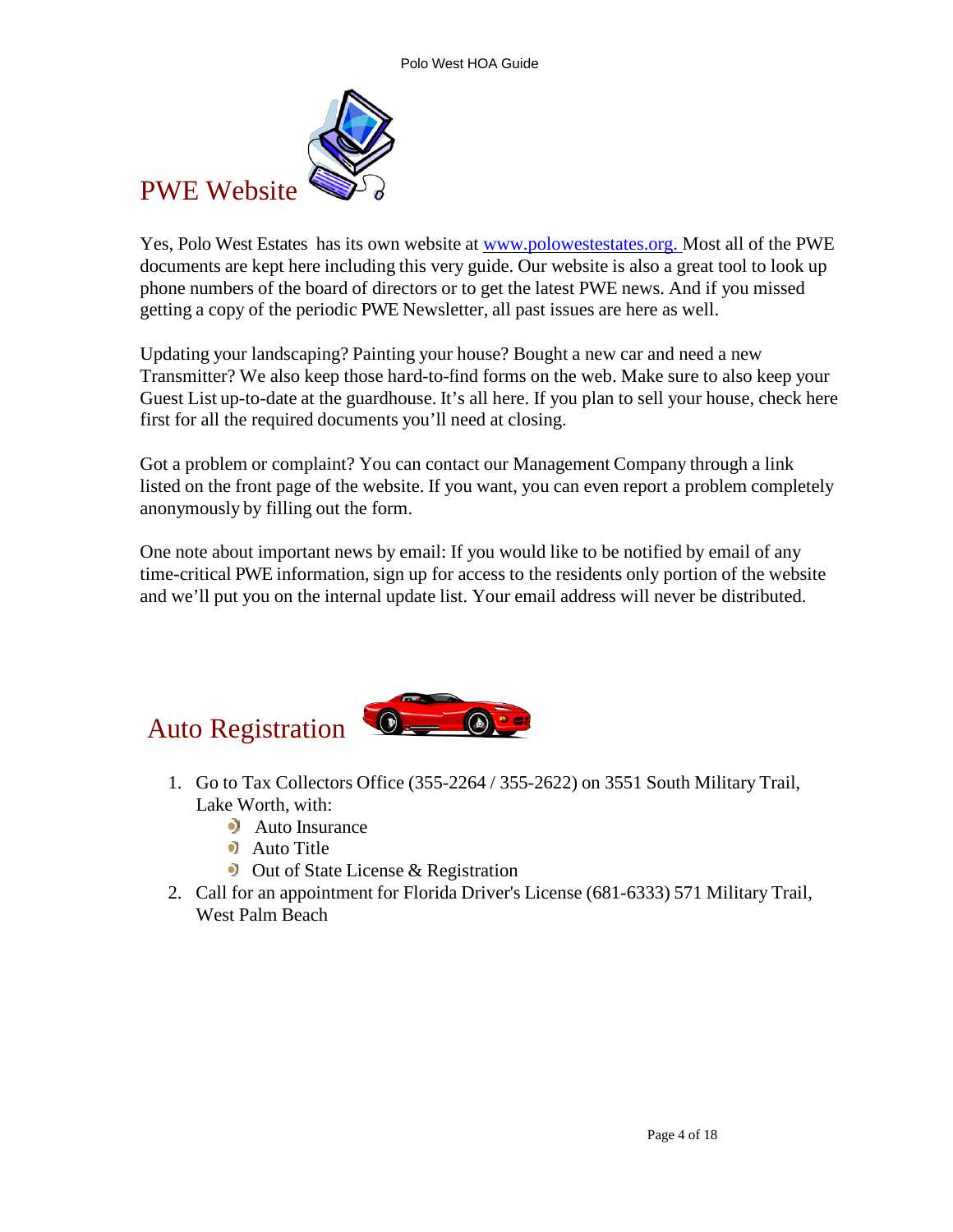# Traffic Rules

Polo West Estates

Speed limits shall be obeyed! The speed limit on all streets is 25 mph unless otherwise posted. Watch for children, pedestrians walking dogs, cyclists, etc. and please be considerate of your neighbors. Guests are required to follow all rules as well and ask your guests to come to your house and not to beep the horn to announce their arrival.



We contract with a security company to provide 24-hour security (in three 8-hour shifts) and this company is responsible for staffing and training of the guards. Keep in mind that while the security company uses a standard set of rules to cover most situations, we have added our own GVC-specific rules and expect strict adherence to them by the guards. Any guard who does not comply (or is found sleeping) will be replaced.

Residents play an important part in how secure out community is – or isn't!

- No resident decals or transmitters are to be issued to non-residents even if they are relatives or employees.
- Do not leave keys to your home with the guard.
- Keep your visitors/contractor list up-to-date. (A substitute or new guard won't let your new landscaper in, if his name is not on the list)
- Be sure to call or notify the guard if you expect a visitor or contractor and can't be reached by phone (if you are away or outside)
- The security company and PWE have no objection with residents hiring guards for after hours work on or off the premises. We do object, however, if a resident pressures a guard to break the rules – especially as they apply to contractors' work hours.

It is important that we all keep an eye out for anything that doesn't look just right any time of the day or night.

When you are  $a$ way... Whether you are away for a few days (or in the case of part-time resident for a few months), please inform someone in PWE of your plans and especially leave a phone number where you can be reached. Power outages cause lots of problem and a sudden storm (like hail) can cause a great deal of damage. Lightning strikes are frequent and a fallen tree or a broken window might be too serious to wait for the next visit of your "house sitter" who lives outside PWE.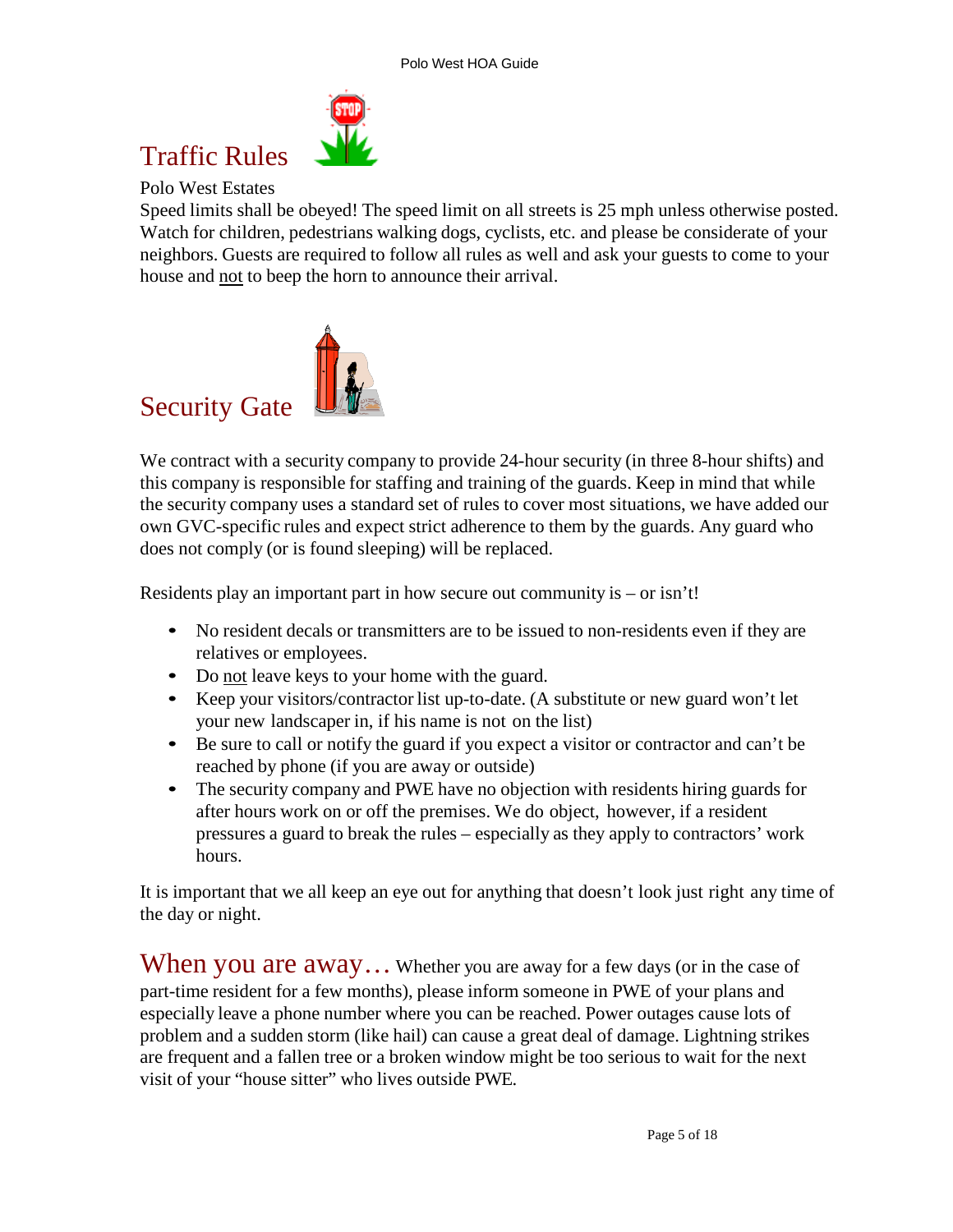# LAWN SPRINKLERS

Village of Wellington and Palm Beach County ordinances prohibit lawn sprinkling from 9:00 a.m. to 5:00 p.m. This applies to homeowners whose sprinklers are on well or lake pumps as well as those using community water. They also prohibit watering sidewalk areas during the hours that children would be walking or biking to or from school.

Please be thoughtful! Reset timer after power failures and seasonal time changes.

If you do not have a well, you might want to consider the financial advantages of installing one, as the payback period is as little as six months. Make sure it is deep enough to avoid creating rust.

Wellington holds an annual lottery to encourage residents to convert from Village water to a well. The current amount is \$800 towards drilling a well. Check the local paper for details.

South Florida Water Management may impose water use restrictions. These apply to everyone regardless of the source (well, lake, canal) of your water.

#### BURGLAR ALARMS

You must get an alarm permit for your alarm system if the alarm sounds on the outside of your house. A permit costs \$24 per year and is available from the Sheriff's office. If your alarm is monitored, your company will get the form for you. Otherwise, call 688-3695 for a form. Currently, there is a \$50 fine for the 2<sup>nd</sup> false alarm and \$250 for the 3rd through  $6<sup>th</sup>$ false alarms. These rules are being reviewed and might change.

#### Garage Doors

You are required to keep your garage doors closed except when working outside or using the garage. Please be considerate of your neighbors who might not want to look into an open garage. Remember, too, that there are many non-residents working in PWE during the day and keeping your doors closed is a wise and simple security measure. Plus you help improve the overall appearance of PWE.



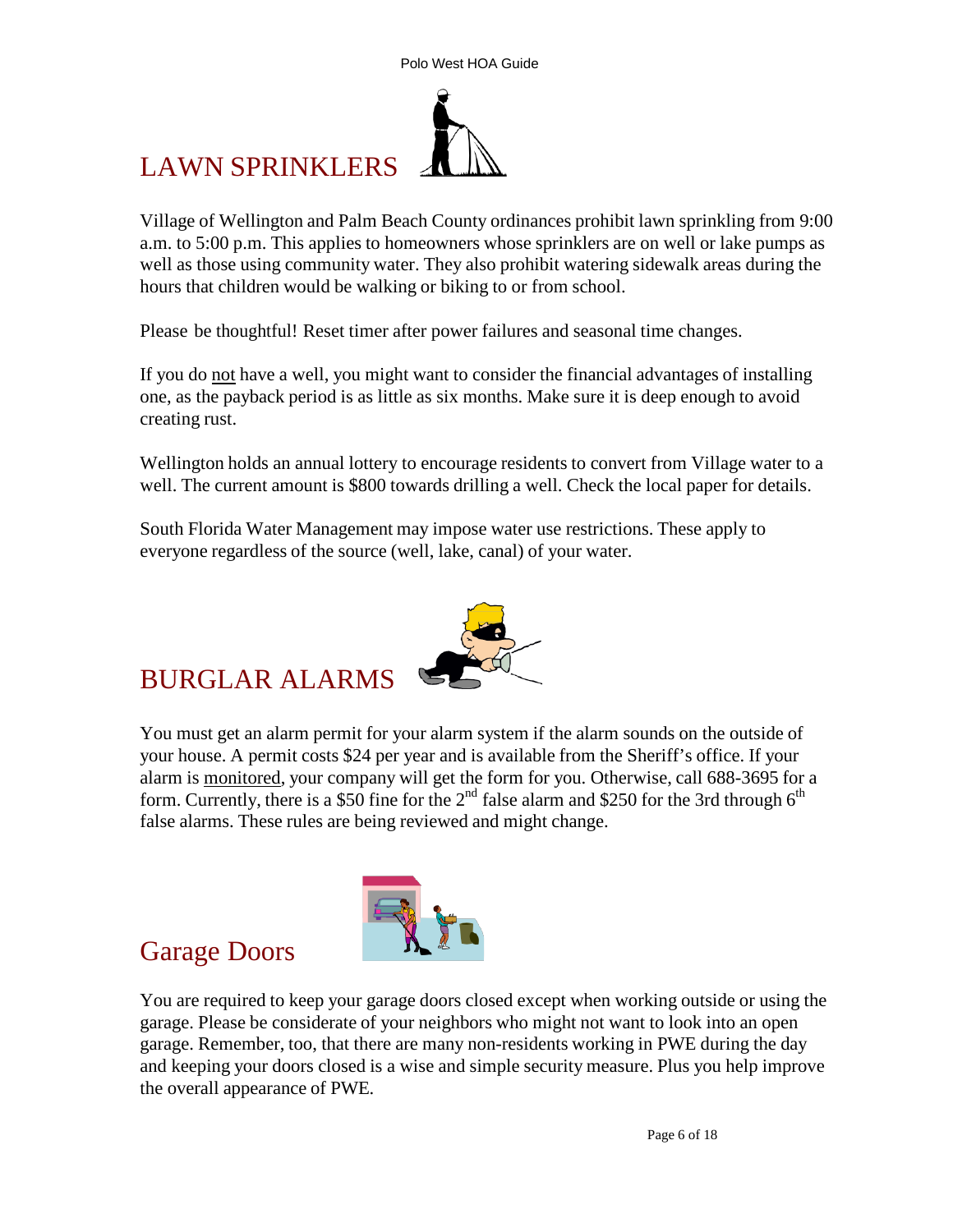

## Trash Pickup

Garbage containers and yard debris may be placed curbside no earlier than the day before the scheduled pickup. Garbage cans must be stored out of public view.

Current schedule:

Cable TV

| Monday             | Garbage, garden debris, cut palm fronds and tree limbs to 6 feet.                                                                                                                                                                                                      |
|--------------------|------------------------------------------------------------------------------------------------------------------------------------------------------------------------------------------------------------------------------------------------------------------------|
| Thursday           | Recyclables and garbage only. No pickup outside of cans on Thursday                                                                                                                                                                                                    |
|                    | Yellow recycling bin Papers, magazines, flattened cardboard boxes (max. 3'x3')                                                                                                                                                                                         |
| Blue recycling bin | Aluminum cans, foil, pie plates, plastic with $#1$ or $#2$ on bottom, glass<br>jars and bottles, drink boxes, milk and juice cartons. No plastic bags or<br>steel cans! No building materials, concrete or hazardous household<br>waste. Call SWA for further details. |

Please do not allow your landscaper to leave yard waste at the curb or in the swale any day but Sunday after 5pm or early Monday prior to 9 am. If yard trash is left at the curb any time other than listed it will sit there until the next Monday when Solid waste picks up. Violating this could bring a fine from the HOA and suspension of the landscaper from our PWE.



Comcast Basic TV, HD and High Speed Internet are provided by the HOA and are part of you HOA dues. There are no fees for new home installation and service to the guardhouse is free. Check the comcast.com web site for the current channel listing. To schedule installation Call 561-655-3842



## CONSTRUCTION and other CONTRACTORS

Our rules require that job sites be kept in a clean and orderly condition at all times. No signs, unless required by law, are permitted. Playing of loud music is strictly prohibited. No alcoholic beverages, illegal drugs, or pets are allowed. Each builder must provide his own water and electric service. Meters should be installed at the start of construction and such service should not be borrowed or bought from another homeowner.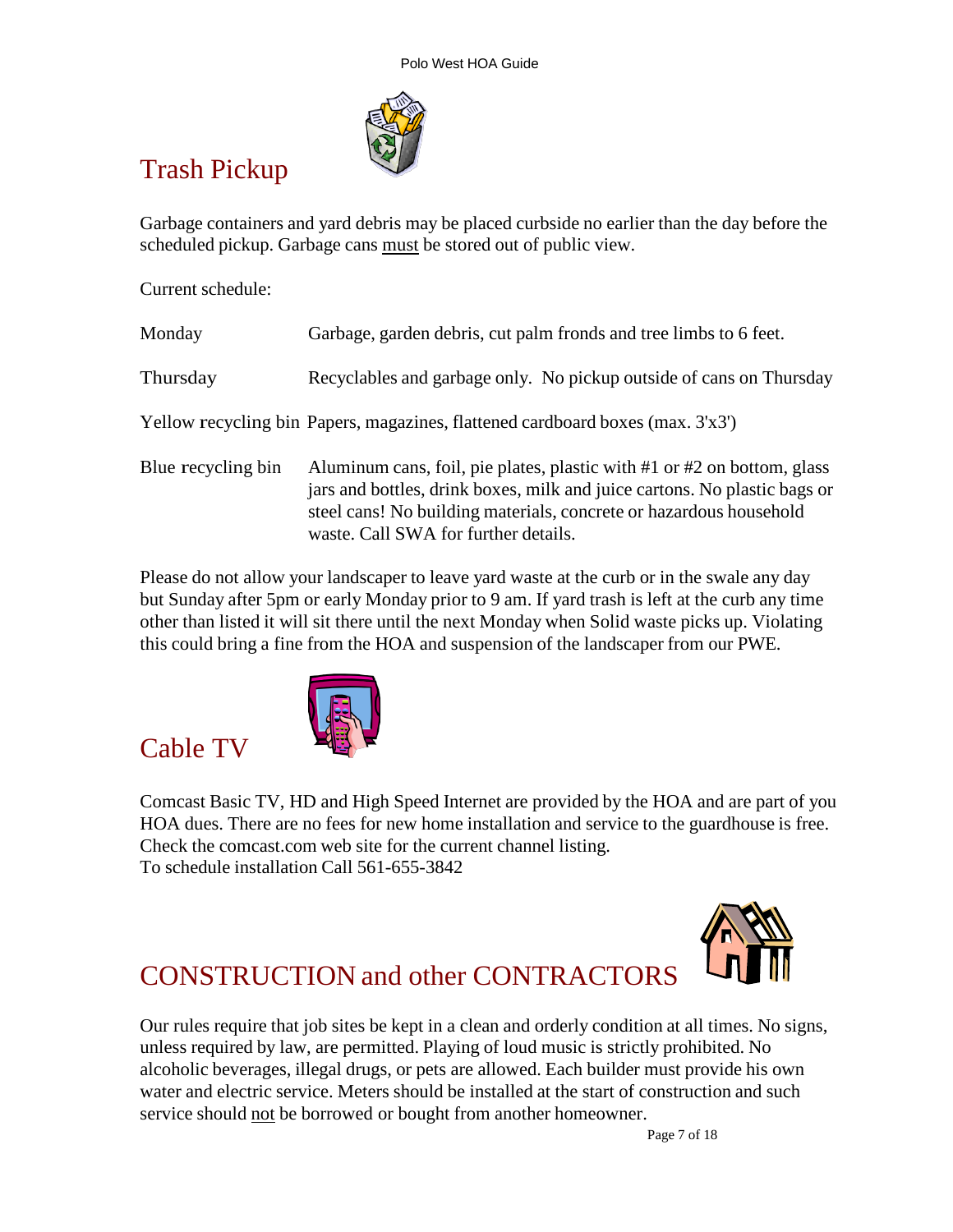Work hours are limited to Monday through Friday from 7:00 a.m. to 6:00 p.m. and Saturdays from 8:00 a.m. to 3:00 p.m.

No work (this includes all outdoor services—lawn, pool, car detailing, etc) on Sundays, New Year's Day, Memorial Day, Fourth of July, Labor Day, Thanksgiving and Christmas Day (or the days on which these Holidays are celebrated) except in the event of acute emergency repairs. This applies to owners/builders also during the construction period.



### MAILBOXES

Our standard mailbox is a Country Style Verde Green (SMB-03) and made from cast aluminum they are purchased from Nostalgic Lampposts of Venice Fla. These new boxes are required for all homes in our community. A spare is kept on hand at the guardhouse in case a homeowner has to replace one due to being damaged. The HOA will bill the replacement cost to the property owner. No newspaper tubes, permanent decorations, advertisements or any other attachments may be added to these boxes. All boxes must be properly maintained, including regular cleaning. A few older style boxes were grandfathered in when the new boxes were chosen and will be replaced through attrition.

Landscaping planted around the mailbox may not grow higher than 18" from the bottom of the box. (This is what the Post Office says).

To order a new mailbox, call Nostalgic Lampposts Plus at 813-485-1186 or contact a board member to acquire about the spare in the guardhouse.



The Polo West Golf Club was originally a private, member-owned golf club and each PWE homeowner owned an equity share in the course. In June 2000, the course was sold and although PWE still owns the entry road, the owner of the property is supposed to maintain the entrance from South Shore Blvd to the Guard House. This was due to a settlement agreement reached 2004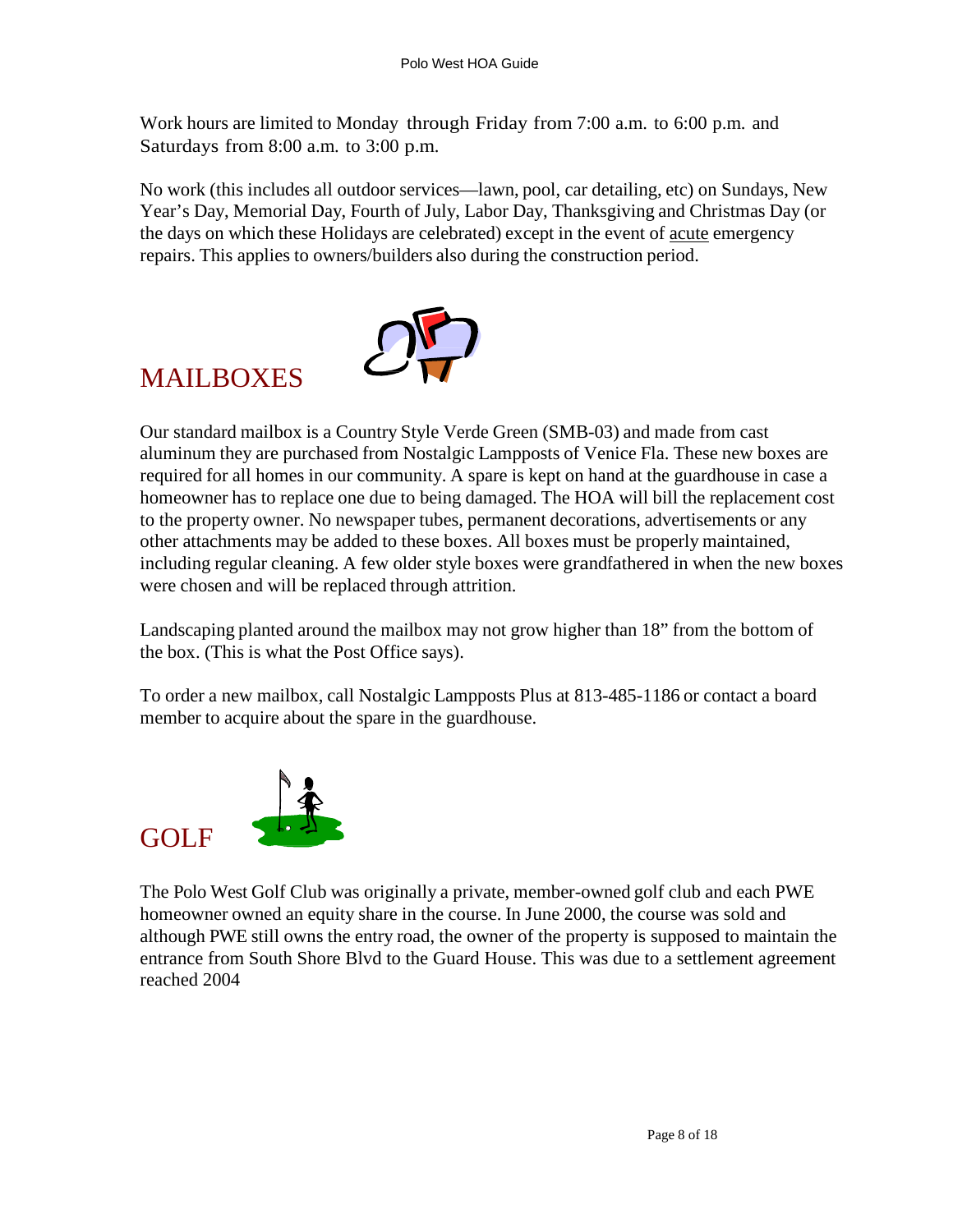

#### THE WILD SIDE

There are alligators in the lake and in the canals. If one comes ashore, report this to the wildlife department at 625-5122. Young children and pets should be kept away from the edge of the water. Gators can and do jump five feet or so to grab their prey. DON'T FEED THEM!!!

Raccoons, foxes, rats, armadillos, opossums and wild boar also inhabit the area. A hungry bobcat sometimes pays us a visit to hunt for food. They are especially fond of ducks. Snakes, some poisonous, are often found outside around air equipment and behind water heaters in the garage. Fire ant bites can be life threatening to individuals who have an allergic reaction.



Roofs: The Board of Directors adopted the Following rules regarding the cleaning of Roofs in 2004.

If it is dirty and requires a violation notice then you will have 14 days to have it cleaned. If the second notice is required then after 7 more days the violation if not corrected by the time frame will be turned over to the fining committee. (see hearing committee page 3) The rainy season, the burning season nor being a seasonal resident is no cause to not have your roof cleaned when it is dirty. If you are a part time resident and receive a notice about cleaning your roof, please make arrangements to have it cleaned even if you are not here.

In our experience lighter colored roofs need cleaning more often than darker roofs.

Sprinklers: Well, canal and lake water can stain sidewalks, driveways and house sides. (A filter system will prevent this.) Chlorine will remove mildew, but not rust stains. There are, however, some commercial products that do this very well. Driveways will need cleaning two - three times a year. Pavers should be resealed (after cleaning) about every two years. PWE cleans our sidewalks about every 18 months and it is the responsibility of the homeowner to have it cleaned between these times and to remove heavy rust stains.

Sprinkler heads should be checked monthly. Grass must be cut away from "pop-ups" regularly. Over-watering increases insect, fungus, and mildew problems and is actually harmful to some plants and shrubs that are more drought tolerant.

during construction and from the concrete around the foundation that leaches lime into the Feed: All trees, shrubs and grass must be fertilized (each with its own type) 3 - 4 times a year. The sand under your plantings is virtually nutrition free! Acid loving plants such as ixoras and azaleas need special attention to offset the lime from discarded cement used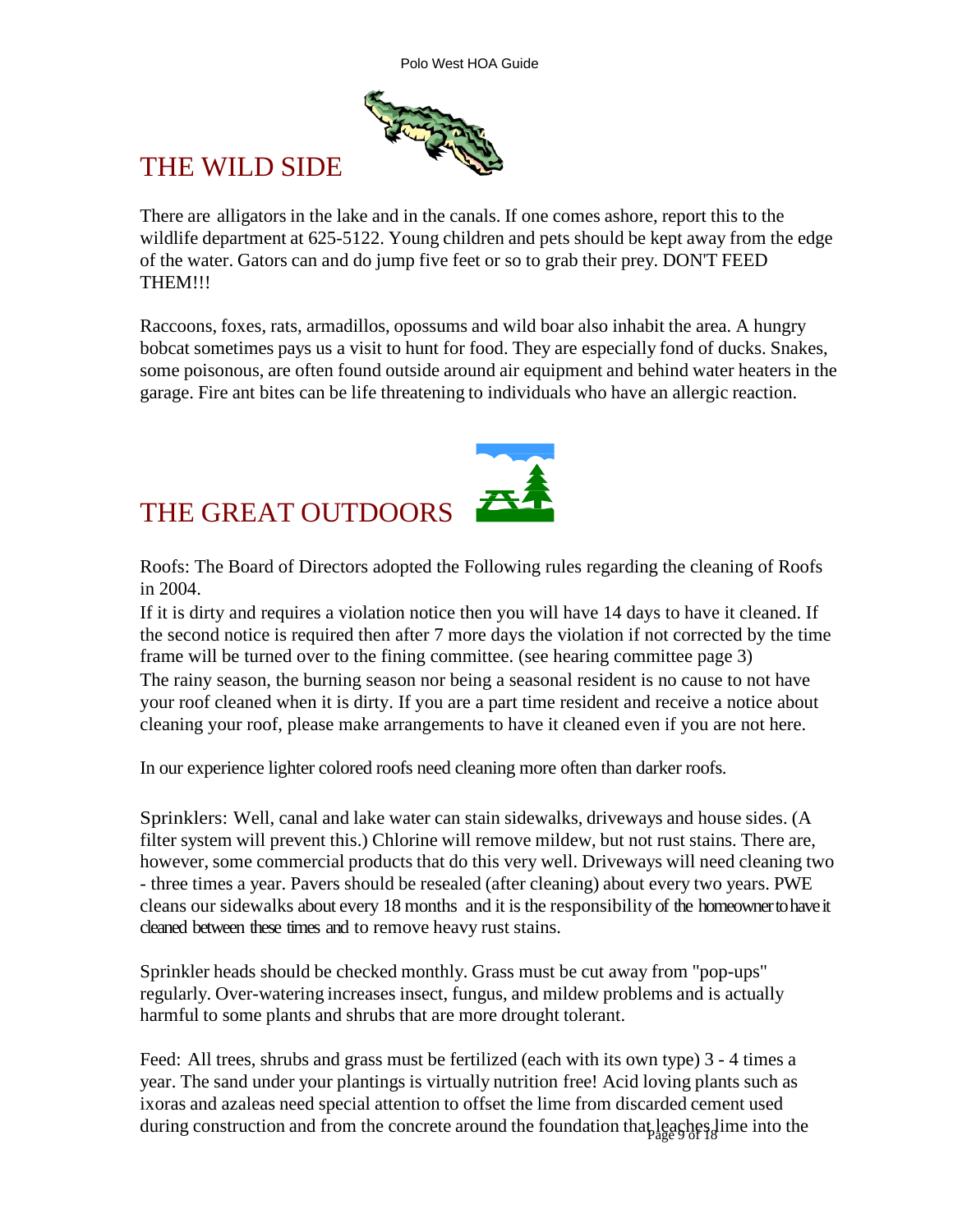sand.

Lawns: Lawns and landscaping need a regular program of pest and fungus control as well as weeding and trimming. Some professional lawn services have trained technicians who can do all of the above for you. Before you select a service, be certain they are qualified to do all the services you will need. Mowing and trimming are a small part of the total job.

Ouch! A number of lovely plants may be poisonous to pets and people. If you are not familiar with all of your plants, ask your gardener to identify them. You may want to visit Mounts Botanical Gardens on Military Trail in West Palm Beach and view their "poison garden" (fenced). This is also a good place to visit before you purchase new plants. You will be able to see what those "cute little" nursery plants will grow up to be! Our twelve month growing season turns some of those nice house plants you had up north into invasive monsters when you plant them in your yard! Ficus plants top this list.

Changes: If you wish to change your landscaping by removing and/or adding trees or shrubs, check with the ARB before you change anything. Some trees and shrubs are prohibited and others may not be suitable for other reasons (location, space, etc.) A permit from the Village of Wellington may also be required.

### ASSESSMENTS

Regular quarterly assessments are due the first day of January, April, July and October. A late fee of \$25.00 will be charged if payment is not made by the end of the month in which they are due. A monthly finance charge of 18% per annum is charged for all unpaid bills. If an assessment remains unpaid for 60 days it will be turned over to our attorney's for collection and additional legal processing fees will be imposed. After 90 days the lawyer will begin the placement of a lien on the property. All legal fees incurred in the collection process will be the responsibility of the homeowner.

These payments cover our budgeted expenses and include scheduled amounts to be paid into our reserve funds. Resurfacing our roads, currently projected to cost about \$175,000.00+, is the major capital improvement necessitating reserve funds. Without these funds that accumulate gradually over several years, we would have to levy "special" assessments each time a "special project" arose.

#### Students, Scouts, Community Service

Students, scouts and others who need to fulfill their Community Service Requirements should contact the President of the Board to discuss various operations we have available every year.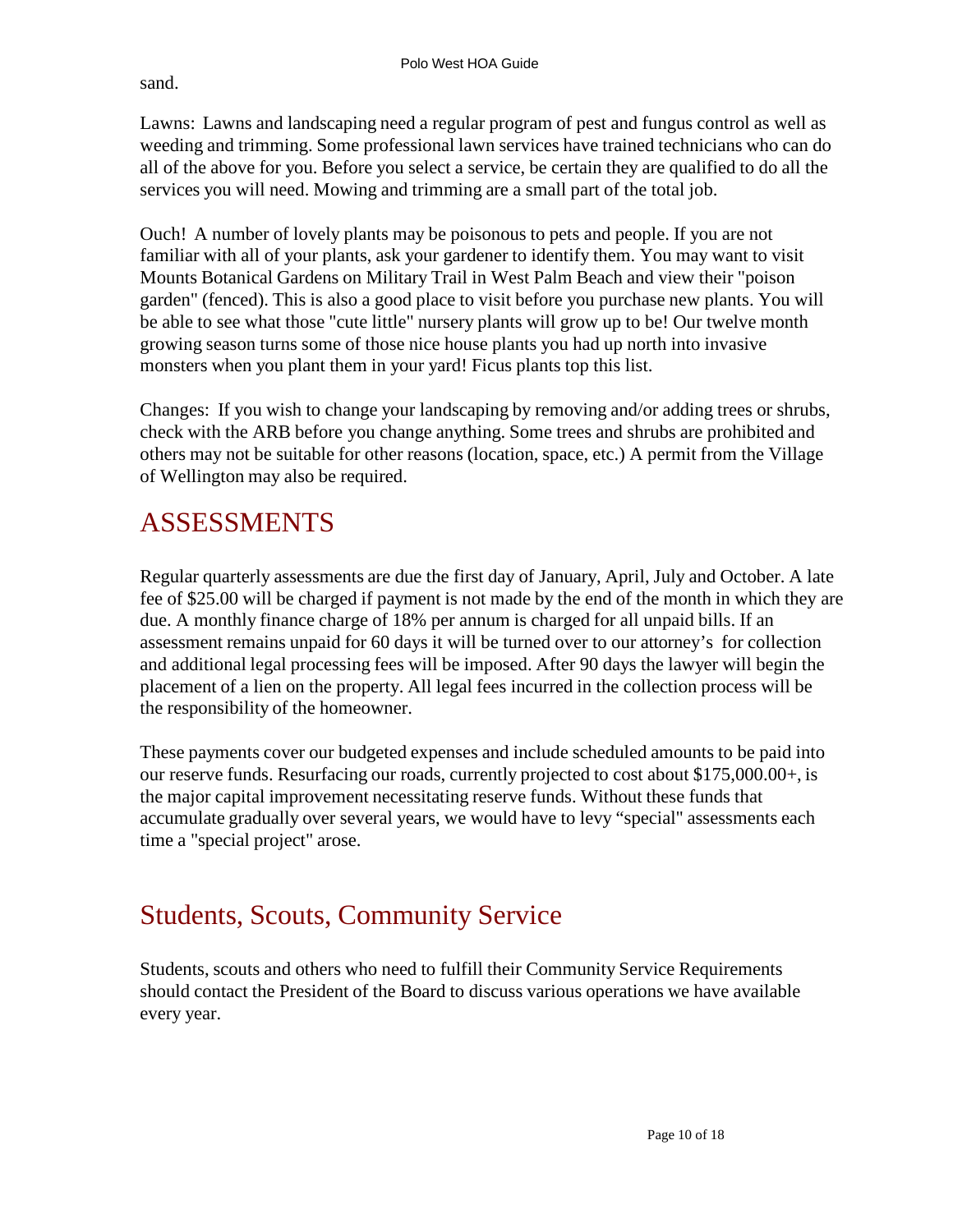# RULES AND REGULATIONS

#### Polo West Estates HOMEOWNERS ASSOCIATION, INC.

These Rules and Regulations shall be in effect until amended by the Board of Directors (the "Board") of the Greenview Cove Homeowners Association, Inc. and shall apply to and be binding upon all Property Owners. The Owners shall, at all times, obey said Rules and Regulations and shall be responsible for seeing that they are faithfully observed by their families, guests, invitees, servants, lessees, persons for whom they are responsible and other persons over whom they exercise control and/or supervision. Violations of these Rules and Regulations may subject the violator and a Property Owner to any and all remedies available to the Association and/or Property Owners pursuant to the Association's legal documents and Florida law.

Violations may be remedied by the Association by injunction or other legal means and the Association shall be entitled to recover in such actions: any and all court fees and costs incurred by it, together with reasonable attorney's fees, against a responsible Property Owner and any person violating the Rules and Regulations or the Association's legal documents and any of the Exhibits attached thereto.

The Board of Directors may, from time to time, adopt, repeal or amend previously adopted Rules and Regulations governing the details of the operation, use, maintenance, management, and control of the property at Greenview Cove and of any facilities or services made available to the Property Owners. Any waivers, consents, or approvals given under these Rules and Regulations by the Board of Directors shall be revocable at any time and shall not be considered a waiver, consent or approval of identical or similar situations unless in writing by the Board of Directors.

Note: Items marked with the symbol  $\blacktriangleright$  are taken in whole or in part from the Declaration of Restrictions.

- 1. The streets and the guardhouse within Greenview Cove are private. They are maintained, controlled and regulated by the Association through assessments paid by the Lot Owners. Speed limits shall be obeyed. The speed limit on all streets is 25 mph unless otherwise posted.
- 2. Cul-de-sacs shall not be used in any manner other than to facilitate the free flow of vehicular traffic. Any other use shall be a violation unless prior written approval is obtained from the Board or through the Management Company.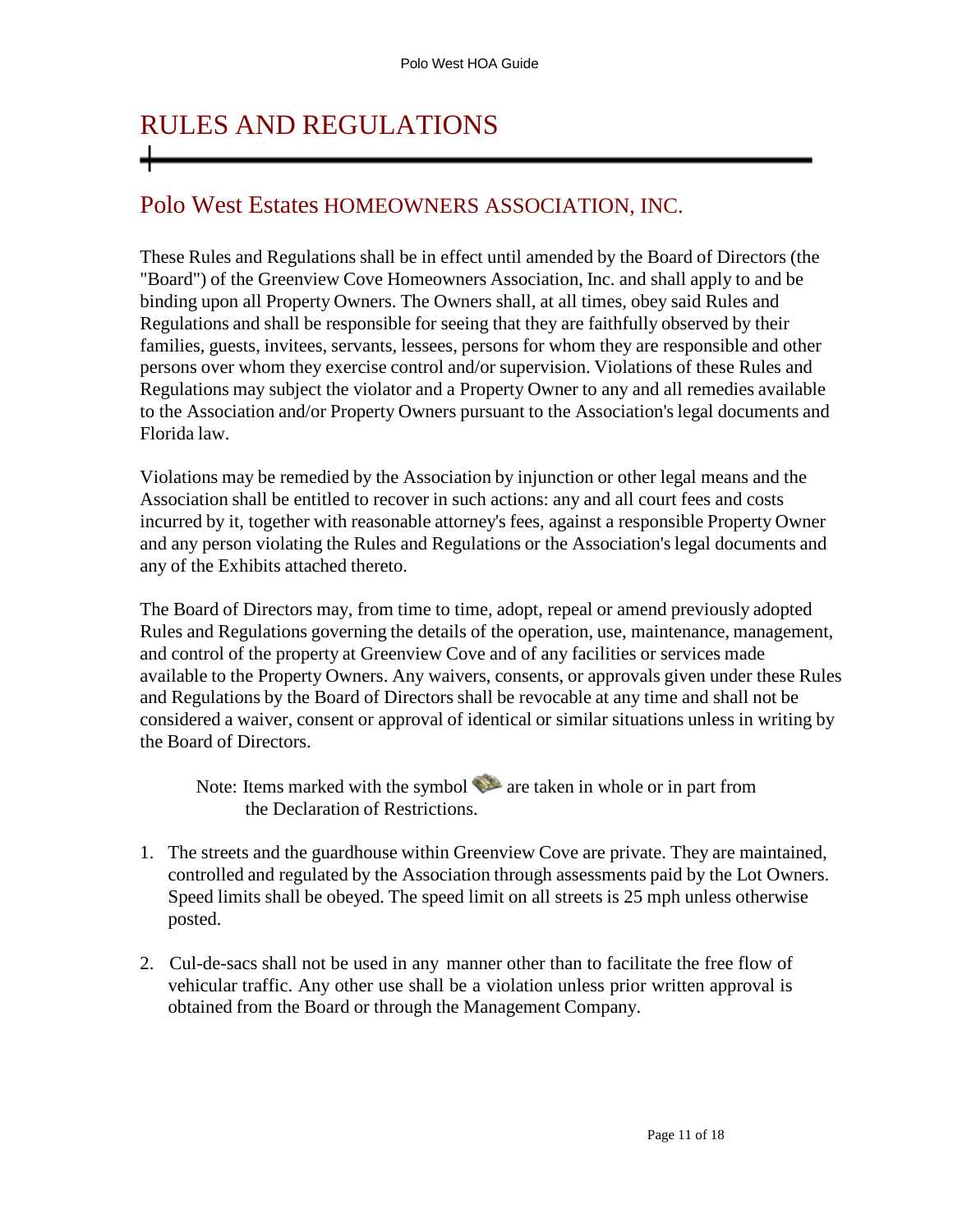- 3. Vehicle and Garage regulations:
	- 3.1. Other than someone providing a service to a unit (landscapers, pool service, Comcast or some other essential need, there shall be no parking of vehicles along the streets or in the swale areas except while moving into a Dwelling Unit. In the event of a large party, parking arrangements must be worked out with neighbors and may not block essential services. Parking in the swale areas or street for an extended amount of time may be cause for a fine by the HOA or a towing company may remove the vehicle at the homeowner's expense. It is also a violation of the Village of Wellington to park across the sidewalk.
	- 3.2. No vehicle that cannot operate on its own power shall remain within Polo west Estates for more than twenty-four (24) hours. No repair of any vehicle (except for temporary, emergency repair) shall be performed within Polo west Estates.
	- 3.3. No motorcycle, scooter, bicycle, wagon, carriage, shopping cart, chair, bench, table, toy or other article of personal property shall be parked, placed or permitted to stand for any period of time within Polo West Estates, unless such articles are in the Lot Owner's garage and in the case of motorized articles, have been previously approved by the Board of Directors.
	- 3.4. No trucks, boats, trailers, recreational vehicles, commercial vehicles or for hire vehicles shall be permitted to be parked, stored or kept on lots or in driveways as defined in Article VII of the Declaration of Restrictions of the Polo West Estates and Wellington P.U.D. The above and all other types of vehicle listed in the Declaration must be stored in a fully enclosed garage or must be kept outside of Polo West Estates.

No duel wheel trucks are allowed unless stored in the garage.



3.5. Garage doors must be closed unless work is being done in the garage or outside in the yard.



#### 3.6. Golf Carts

The HOA requires that residents register their golf carts with security. Golf cart owners will need to fill out a vehicle registration form available at the guardhouse. Once completed and submitted golf carts owners will be provided with two sets of reflective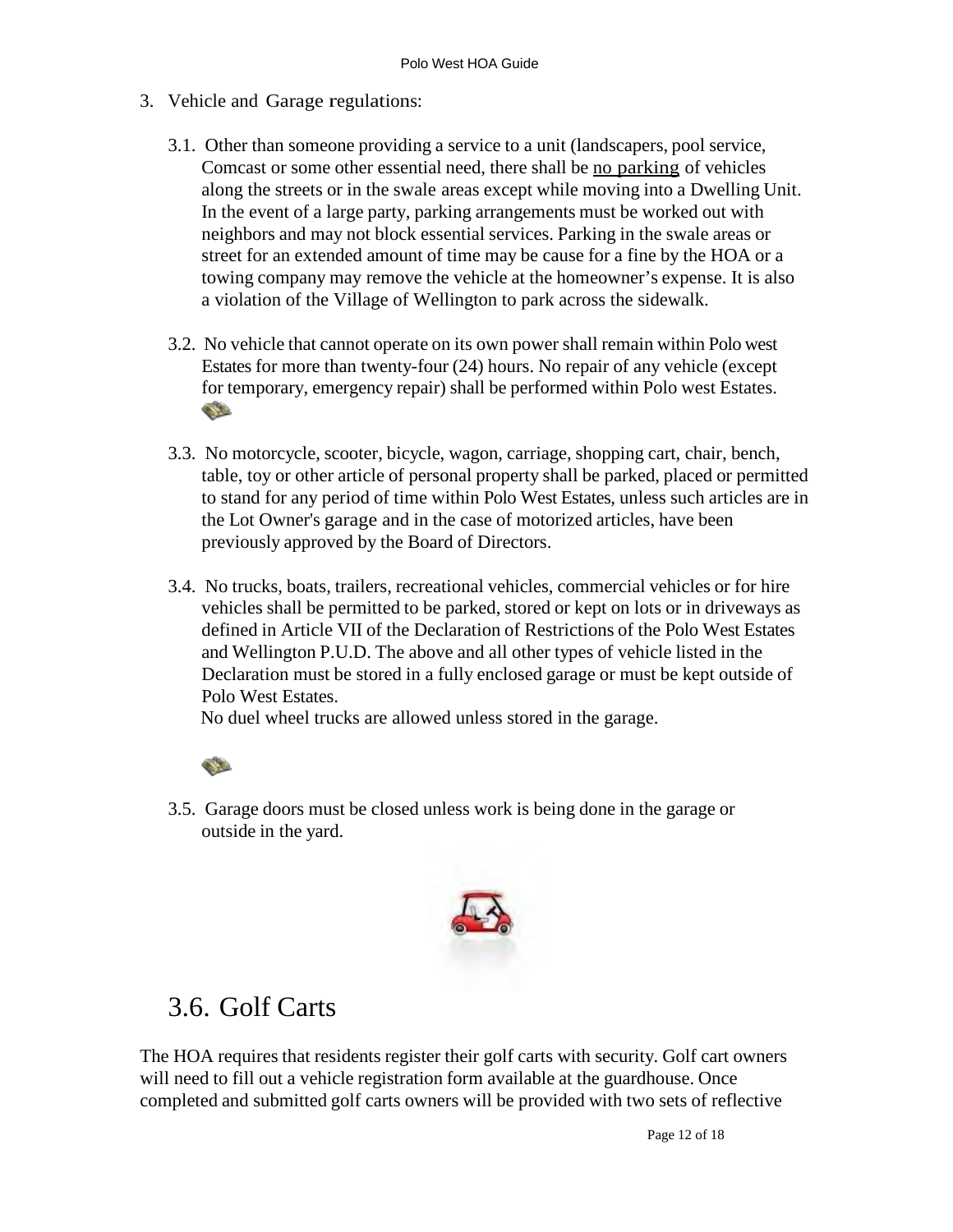#### Polo West HOA Guide

numbers that represent the owner's lot number. A set of numbers must be affixed in a visible location on the rear and front of the cart.

Security is required to stop all golf carts entering the community. If the driver is a resident and has not previously registered their cart the security guard must record their name and

Address for HOA to follow-up and provide that resident with the vehicle registration form to be completed and returned to the guard house. When the form is returned it will be forwarded to a member of the HOA who will then issue the decals to the resident.

4. Open House Regulations:

In all cases, the guard will distribute a map with directions to the house and you are required to use the Polo West Estates authorized "Open House" signs to be placed at the house driveway during the open house. No signs may be posted on the property or Common Areas. Generic open house signs are the only ones permitted. No name of the Real Estate Company shall be displayed on any sign.

- 4.1. Broker Open Houses must adhere to the following regulations:
	- 4.1.1. Brokers must present credentials to the Guard at the gate.
	- 4.1.2. Brokers must state which unit they are visiting.
	- 4.1.3. Guards will have the authority to question adequacy of credentials.
- 4.2. Open Houses to the General Public must satisfy the following requirements:
	- 4.2.1. Broker or Owner must be in attendance at the property.
	- 4.2.2. Guards must be notified in advance as to time and address.
	- 4.2.3. Guard must check with Broker or Owner for each entry.
- 5. No sign, advertisement, notice or other lettering shall be exhibited, displayed, inscribed, painted, posted or affixed in, on or upon any part of the Common Areas, lots, or dwelling units without written permission of the Board of Directors. The foregoing includes signs, posters, advertisements or circulars upon the Common Areas and distributing advertisements or circulars to Dwelling Units within Polo West Estates.
- 6. There shall be no vending, peddling, or soliciting orders for sale or distribution of any merchandise, devices, services, periodicals, books, pamphlets or other matter in Polo West Estates. There shall be no garage sales, yard sales, or the like. Note: The restriction on vending does not apply to children who live in the cove and who support organizations such as boy/girl scouts, school functions, etc.
- 7. Neither the Common Areas nor subdivision lots shall be used for any type of business or commercial purpose that will generate any pedestrian and/or vehicular traffic.
- Page 13 of 18 8. No Common Areas shall be obstructed, abused, defaced, or littered by an Owner, their Lessees and/or Guests, agents, servants, employees, or other invites. Common Areas shall be used only for passage, if so designed and for maintenance of community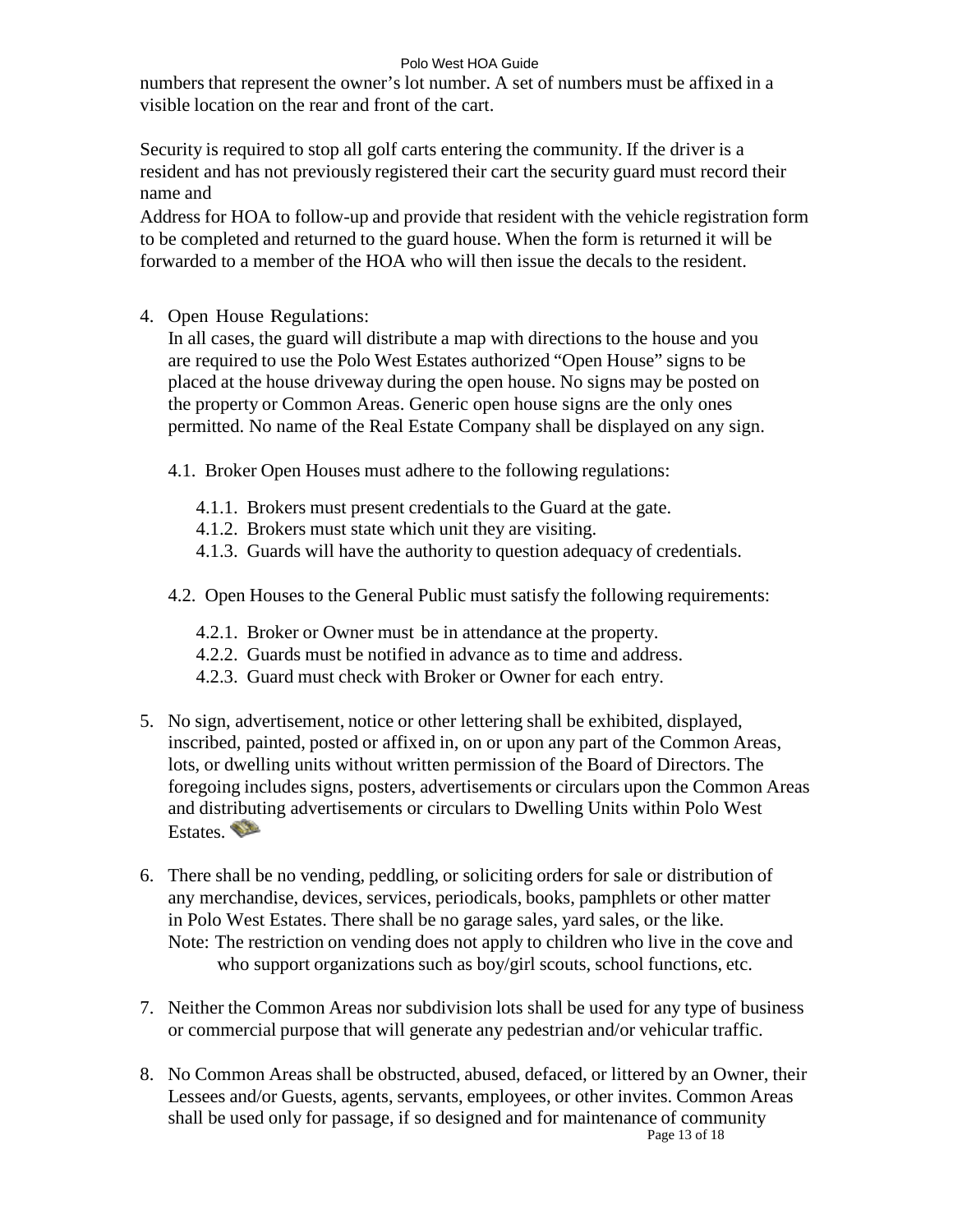standards.

- 9. No Owner or Occupant shall direct, supervise or in any other manner assert any control over any of the employees of the Association or its Management Company or Security Staff except in matters pertaining to immediate security or access to their own dwelling.
- 10. No visitors shall be permitted in Polo West Estates unless, upon telephone inquiry from the Gatehouse, specific permission is received from the Owner or Occupant allowing the visitor to enter. Visitors must proceed directly to the Resident's Unit. Residents, who expect a guest, should call the Gatehouse in advance, if possible, in order to expedite admission. Residents shall not permit visitors to use the resident's name to enter Polo West Estates for the purpose of touring through the subdivision.
- 11. Commercial vehicles (in support of construction, maintenance or repair) are allowed in Polo West Estates only between 7:00 a.m. and 6:00 p.m. on weekdays and Saturdays between 8:00 a.m. and 3:00 p.m. No commercial construction, maintenance or repair work shall be permitted on Sundays, New Years Day, Memorial Day, Fourth of July, Labor Day, Thanksgiving and Christmas Day (or the days on which these Holidays are celebrated) except in the event of acute emergency repairs.
- 12. Boarding of pets and animals shall be restricted to those pets and animals generally considered as household pets (such as dogs, cats, or small birds) and must be contained by the Regulations pertaining to such containment and cleanliness (see Regulation 13). Farm animals such as cows, horses, swine, goats, fowl, and others are specifically prohibited.

 Notwithstanding the above provisions, no pets or animals that constitute a nuisance to surrounding Property Owners shall be kept on property subject to these restrictions. Barking dogs or loud Birds shall not be left outside of the residents and must be kept inside at all times. Be respectful of your neighbors please. Any violation of these rules can bring a find by the Village of Wellington and Polo West Estates HOA.

13. Pet owners must curb their pets and are responsible for immediate cleanup of their pet's wastes. Droppings are to be picked up and properly disposed of by the pet owner. Pets must be kept on a leash at all times when out of the owner or occupant's dwelling unit.



- 14. Temporary Structures
	- 14.1. Tents and accessory building require board approval. No garage or other outbuilding or tent shall be used as a temporary or permanent residence.
	- Page 14 of 18 14.2. Placement of all play equipment must have the prior written approval of the Polo West Estates Homeowners Association Board of Directors.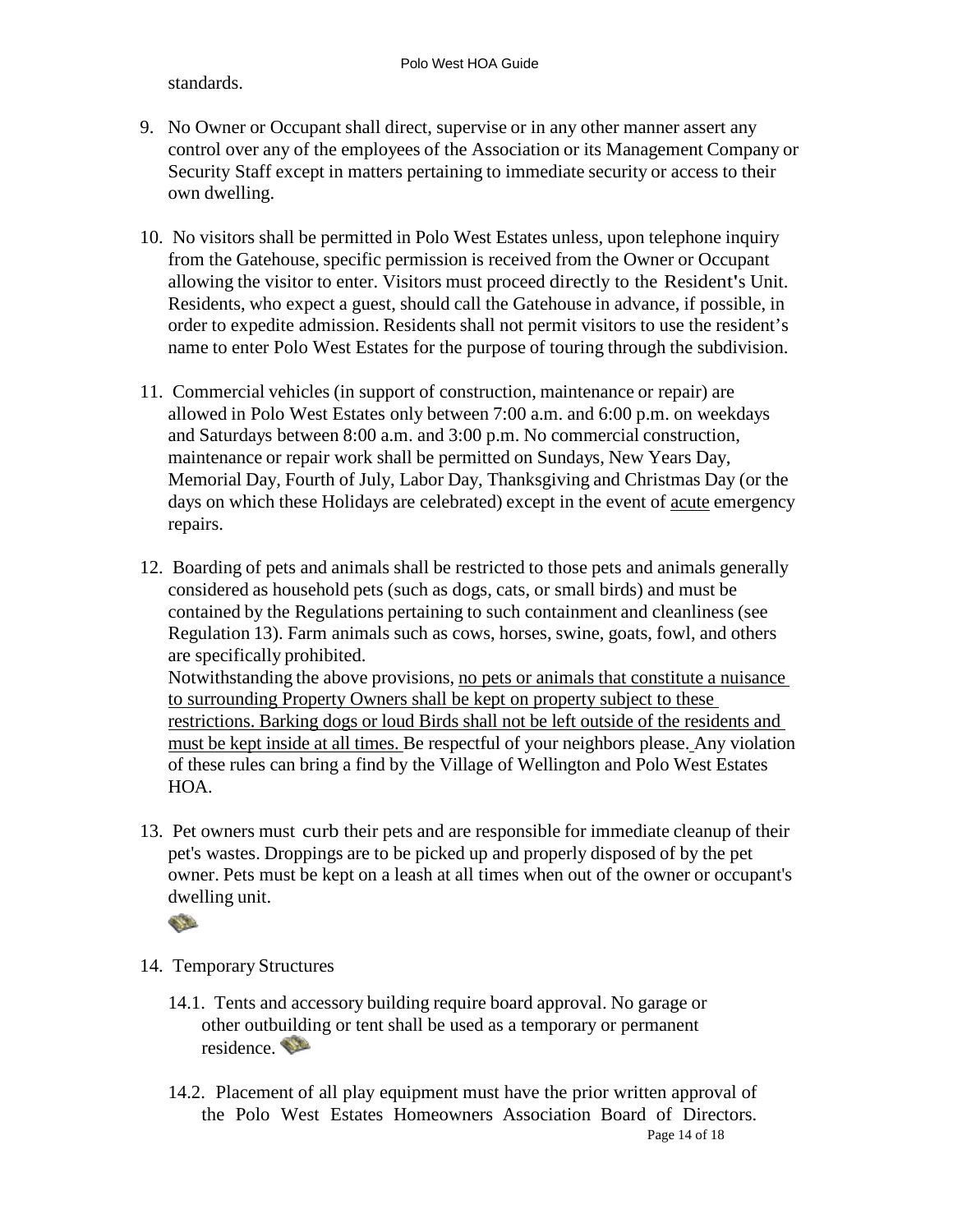#### Polo West HOA Guide

Portable play equipment must be removed from obvious eyesight when not in actual use.

- 15. All garbage and trash containers must be placed in sight-screened, walled-in, or fenced in areas such that they shall not be readily visible from any adjacent street or lot, unless on the night before and day of scheduled garbage pickup. In addition, the Association may require adequate landscaping to be installed around those facilities maintained by the Owner.
- 16. Fences: In addition to the golf course, canal and lake setback minimums reflected in the Articles of Incorporation, effective March 15, 1997, all future fence requests will adhere to the following criteria:
	- 16.1. Must be aluminum picket with maximum height of five (5) feet.
	- 16.2. Must be setback at least three (3) feet from property lines and fifteen (15) from the front corner of the house.
	- 16.3. Must be landscaped on outside with hedge material
	- 16.4. Must be white, bronze or green.
- 17. All grass, trees, and landscaping are to be adequately maintained by the Lot Owner, to the water's edge or street pavement as stated in Article 7 # J of the Polo West Estates Declaration of Restrictions of the Community. Failure to maintain the aesthetic standards may result in the Homeowner Association's providing of these services at the Owner's expense.
- 18. Landscaping
	- 18.1. All initial landscaping, construction, and building exteriors require prior written approval of the Architectural Review Board or the Board of Directors. All changes in and/or additions to and/or deletions from approved landscaping or construction, require prior written approval by the ARB or the Board of Directors. All landscaping must be maintained in accordance with the standards established by the ARB.
	- 18.2. The Association, through its Architectural Review Board, shall have the right to require a Construction Damage and Landscape Compliance Deposit of up to

\$5,000.00, from any and all lot owners and/or contractors for any new, additions, or remodeling construction that requires a building permit from the appropriate governmental authority, including the Village of Wellington. Notwithstanding the foregoing, the Association shall have the right, at its discretion, to require a Construction Damage and Landscaping Compliance Deposit of not less than

\$1,000.00, for the construction or remodeling of any accessory structures, i.e. a pool or gazebo, and/or minor additions and improvements to an existing home.

19. Garbage/Trash: No garbage, trash containers, rubbish, recycling bins, or landscaping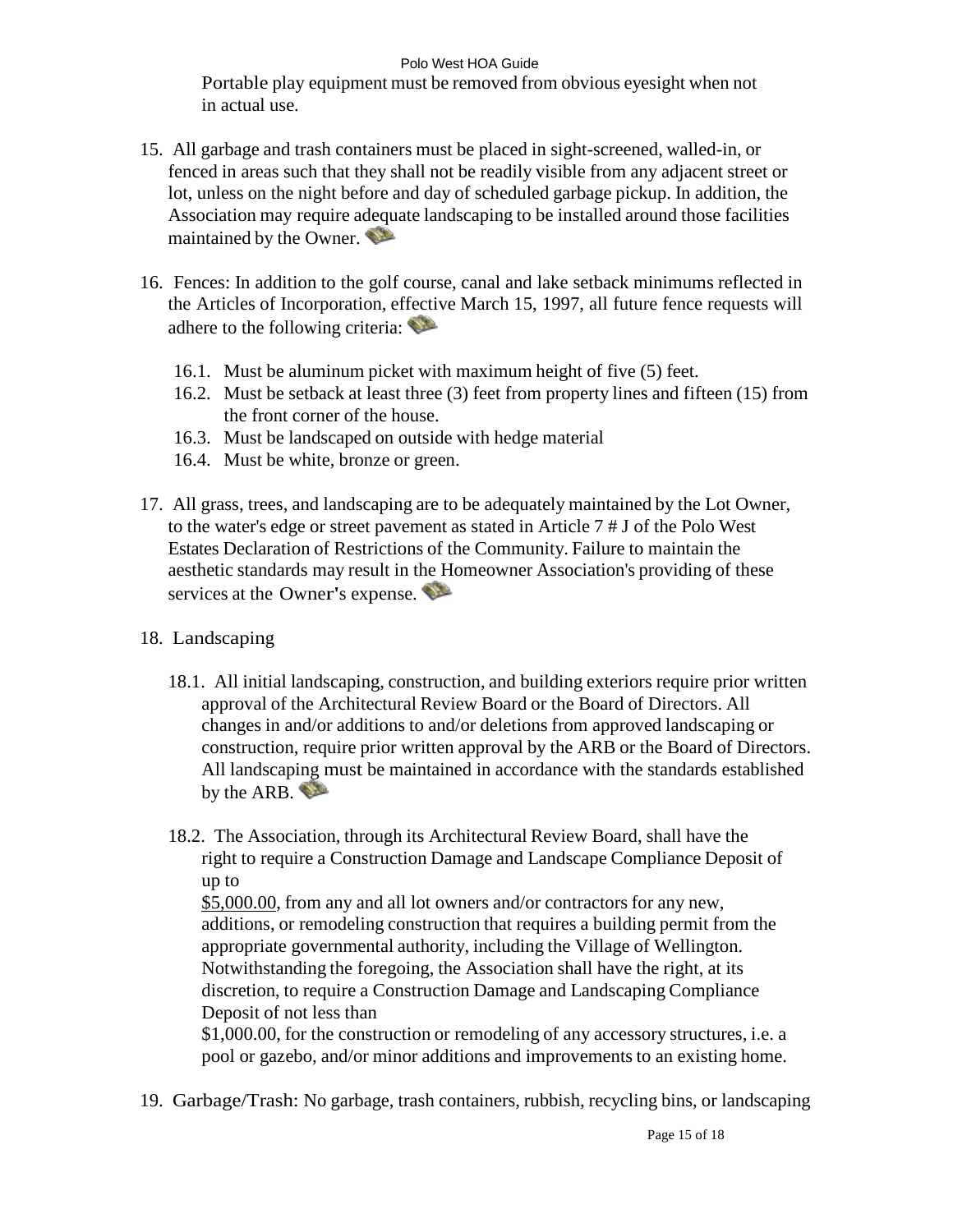#### Polo West HOA Guide

debris shall be visible from the street of any lot, allowed to accumulate on any lot, or otherwise be placed out for collection earlier than a day prior to the day of the scheduled pickup, and removed no later than the day of pickup. No garbage, trash containers, rubbish, recycling bins, or landscaping debris shall be allowed to become a nuisance to any surrounding lot or property owner. The failure to comply with this rule and regulation

shall constitute a violation hereof. After three (3) days notice to the lot owner to cease and desist such existing and future violations, the Association shall, in addition to all other available remedies, cause the immediate collection and removal of all garbage, trash containers, rubbish, recycling bins, or landscaping debris from the violating lot without further notice, and shall assess the violating lot owner a service charge of \$ 150.00, per removal, plus the cost of collection, including administrative fees. The service charge

Shall be treated as an assessment subject to the same provisions for the collection of assessments, including the filing of a Claim of Lien, as otherwise provided in the Association's governing documents.

20. Fines: In addition to all other remedies available pursuant to the Association's restrictions, covenants, or applicable Florida Statutes, the Association may suspend, for a reasonable period of time, the rights of a member or a member's tenants, guests, or invitees, or both, to use common areas and facilities and may levy reasonable fines, not to

Exceed \$1,000 per violation, against any member or any tenant, guest, or invitee. A fine may be levied on the basis of each day of a continuing violation, with a single notice and opportunity for hearing, except that no such fine shall exceed \$1,000 in the aggregate unless otherwise provided in the governing documents.

20.1. A fine or suspension may not be imposed without notice of at least 14 days to the person sought to be fined or suspended and an opportunity for a hearing before

the Hearing Committee for Fines.

- 20.2. All legal fees incurred in the enforcement of our regulations will be the responsibility of the offending homeowner.
- 21. The Board of Directors has the right to amend, supplement, and/or modify these Rules and Regulations and to make such other rules and regulations as in its judgment may, from time to time, be necessary for the safety and cleanliness, preservation of good order, aesthetic enhancement and efficient operation of Greenview Cove.
- 22. The facilities of the Association are for the exclusive use of Lot Owners, lessees, resident houseguests, and guests accompanied by a Lot Owner. Any damage to buildings, Gates or other Common areas or equipment caused by an Owner, resident or their guests shall be repaired at the expense of the Lot Owner.

23. In the event of any conflict between these provisions and the Association Documents, the

Association Documents shall control.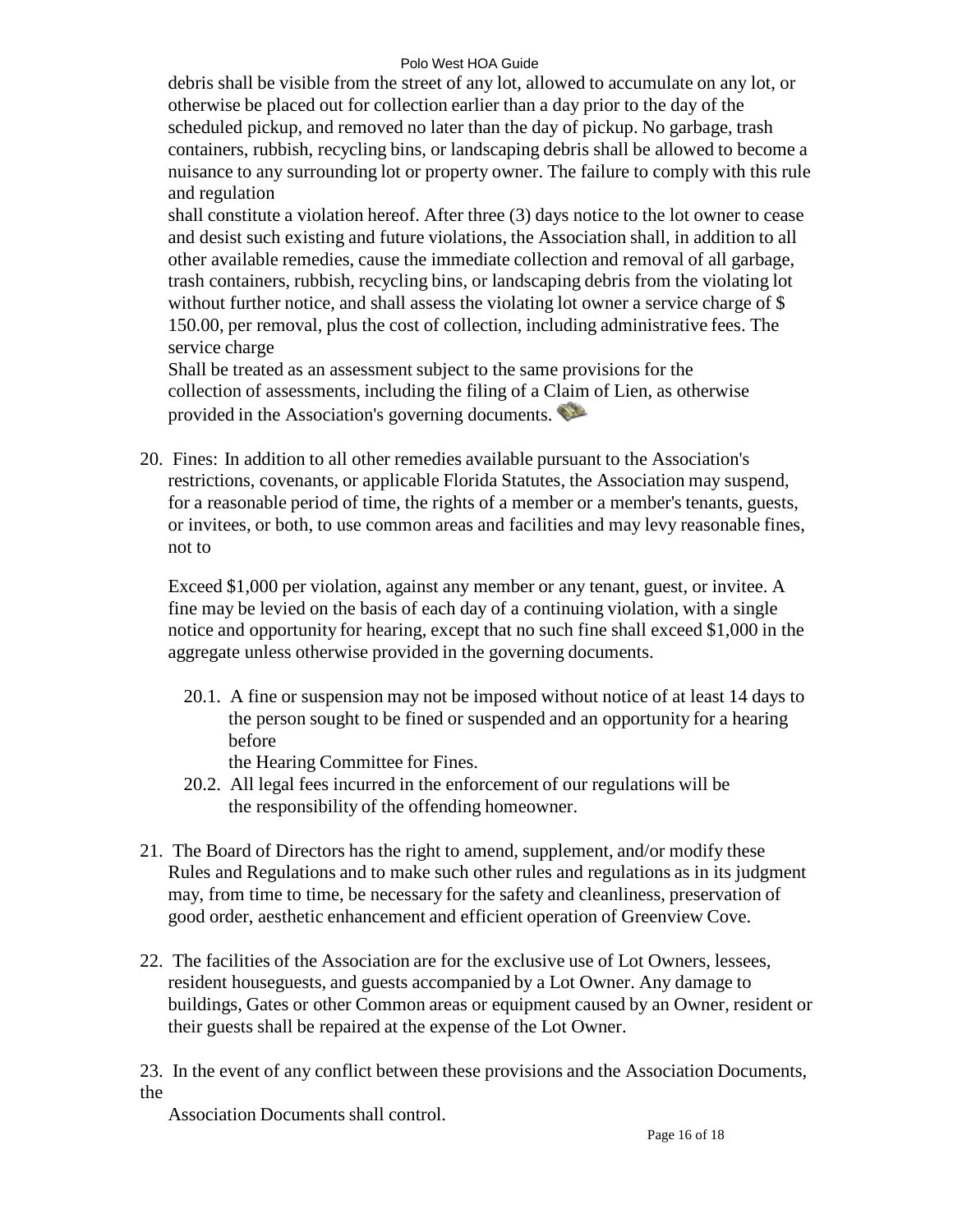- 24. The Board of Directors shall interpret these Rules and Regulations and the restrictions set forth in the Association Documents.
- 25. THESE RULES AND REGULATIONS have been promulgated and approved by the Board of Directors of Greenview Cove Homeowners Association, Inc. They have been established to provide maximum health and safety standards for all owners, guests, and lessees, to ensure the privacy and to protect the investments of all lot owners, and shall be enforced, as deemed necessary by the Board of Directors.



#### IMPORTANT TELEPHONE NUMBERS

| <b>COUNTY SERVICES</b>                        |                           |
|-----------------------------------------------|---------------------------|
| Emergency - Police, Fire, Rescue, & Ambulance | 911                       |
| Sheriff s Office (Non-Emergency)              | 753-8547                  |
| Poison Control                                | 800-282-3171              |
| Auto Registrations, Title, & Tag              | 355-2622                  |
| <b>Drivers' Licenses</b>                      | 681-6333                  |
| <b>Animal Control</b>                         | 233-1200                  |
| Homestead Exemption (Apply before March 1)    | 790-6001                  |
| Voter Registration                            | 355-2650                  |
| <b>Wildlife Alert</b>                         | 625-5122                  |
| HOSPITALS (Local)                             |                           |
| Palms West                                    | 793-3300                  |
| <b>Wellington Regional</b>                    | 798-8500                  |
| <b>UTILITIES</b>                              |                           |
| Telephone - AT&T                              | 888-757-6500              |
| Telephone Repair                              | 877-737-2478              |
| Electric - Florida Power & Light              | 697-8000                  |
| <b>Public Works</b>                           | 791-4003                  |
| <b>Water Services</b>                         | 791-4037                  |
| Cable TV - Comcast                            | 655-3842                  |
| <b>MANAGEMENT</b>                             |                           |
| <b>Associated Property Management</b>         | 588-7210                  |
| <b>GVC Guard Gate</b>                         | 798-4330                  |
| Solid Waste Authority                         | 697-2700                  |
| <b>SCHOOLS</b>                                |                           |
| Elementary - (Grade K - 5) New Horizons       | 795-4966<br>Page 17 of 18 |